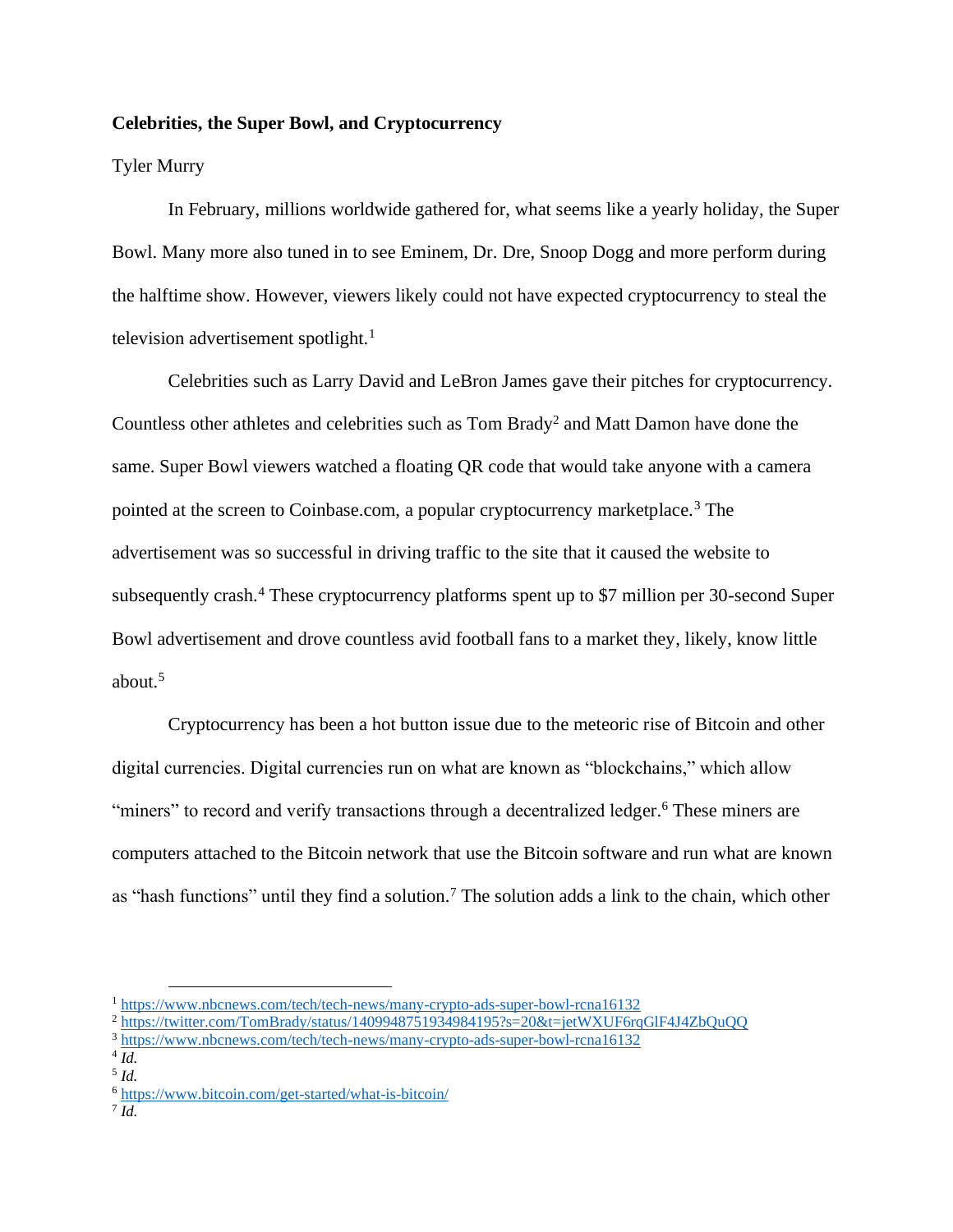miners can easily verify.<sup>8</sup> The decentralized verification process produces the digital currency and gives it value. However, the decentralized nature of cryptocurrency is also what gives regulators trouble.

Section  $2(a)(1)$  of the Securities Act<sup>9</sup> and  $3(a)(10)$  of the Exchange Act<sup>10</sup> outline the definition of a security. Obviously, cryptocurrency is not within the list of schemes that explicitly would be a security. Some have posited that Bitcoin and other cryptocurrency could fall under the catch-all term "investment contract." To meet the qualifications of an investment contract, the scheme must meet all four of the "Howey" factors from SEC v. W.J. Howey Co.: (1) the scheme involves a person who invests his money, which includes labor; (2) in a common enterprise; (3) and is led to expect profits; (4) solely from the efforts of the promoter or a third party.<sup>11</sup> While cryptocurrency likely meets the first three factors, the decentralized blockchain that is publicly held means that Bitcoin investors do not rely on the efforts of a manager or promotor. The SEC has indicated that Bitcoin likely is not a security and that it will not bend the rules to fit cryptocurrency.<sup>12</sup>

With Bitcoin and much of cryptocurrency outside the purview of federal securities law and SEC oversight, an issue arises. <sup>13</sup> The market is largely unregulated and can be volatile, and 13 percent of Americans invested in cryptocurrency in 2021 alone.<sup>14</sup> For example, Bitcoin's

8 *Id.*

<sup>9</sup>[https://1.next.westlaw.com/Document/N0C8E3FF09DEB11E19846CA58CD3F0359/View/FullText.html?originati](https://1.next.westlaw.com/Document/N0C8E3FF09DEB11E19846CA58CD3F0359/View/FullText.html?originationContext=documenttoc&transitionType=CategoryPageItem&contextData=(sc.Default)) [onContext=documenttoc&transitionType=CategoryPageItem&contextData=\(sc.Default\)](https://1.next.westlaw.com/Document/N0C8E3FF09DEB11E19846CA58CD3F0359/View/FullText.html?originationContext=documenttoc&transitionType=CategoryPageItem&contextData=(sc.Default)) <sup>10</sup>[https://1.next.westlaw.com/Document/N21AA5BC0C56F11E1A12D945D54603EC9/View/FullText.html?originat](https://1.next.westlaw.com/Document/N21AA5BC0C56F11E1A12D945D54603EC9/View/FullText.html?originationContext=documenttoc&transitionType=CategoryPageItem&contextData=(sc.Default))

[ionContext=documenttoc&transitionType=CategoryPageItem&contextData=\(sc.Default\)](https://1.next.westlaw.com/Document/N21AA5BC0C56F11E1A12D945D54603EC9/View/FullText.html?originationContext=documenttoc&transitionType=CategoryPageItem&contextData=(sc.Default)) <sup>11</sup>[https://1.next.westlaw.com/Document/I22292b4f9bf011d993e6d35cc61aab4a/View/FullText.html?originationCon](https://1.next.westlaw.com/Document/I22292b4f9bf011d993e6d35cc61aab4a/View/FullText.html?originationContext=typeAhead&transitionType=Default&contextData=(sc.Default)) [text=typeAhead&transitionType=Default&contextData=\(sc.Default\)](https://1.next.westlaw.com/Document/I22292b4f9bf011d993e6d35cc61aab4a/View/FullText.html?originationContext=typeAhead&transitionType=Default&contextData=(sc.Default))

<sup>&</sup>lt;sup>12</sup> [https://www.cnbc.com/amp/2018/06/06/sec-chairman-clayton-says-agency-wont-change-definition-of-a](https://www.cnbc.com/amp/2018/06/06/sec-chairman-clayton-says-agency-wont-change-definition-of-a-security.html)[security.html](https://www.cnbc.com/amp/2018/06/06/sec-chairman-clayton-says-agency-wont-change-definition-of-a-security.html)

<sup>&</sup>lt;sup>13</sup> https://www.forbes.com/<u>sites/cryptoconfidential/2020/03/15/bitcoins-coronavirus-crash-blockchain-in-a-</u> [pandemic/?sh=581367072a5b](https://www.forbes.com/sites/cryptoconfidential/2020/03/15/bitcoins-coronavirus-crash-blockchain-in-a-pandemic/?sh=581367072a5b)

<sup>&</sup>lt;sup>14</sup> <https://www.cnbc.com/2021/07/23/13percent-of-americans-traded-crypto-in-the-past-year-survey-finds.html>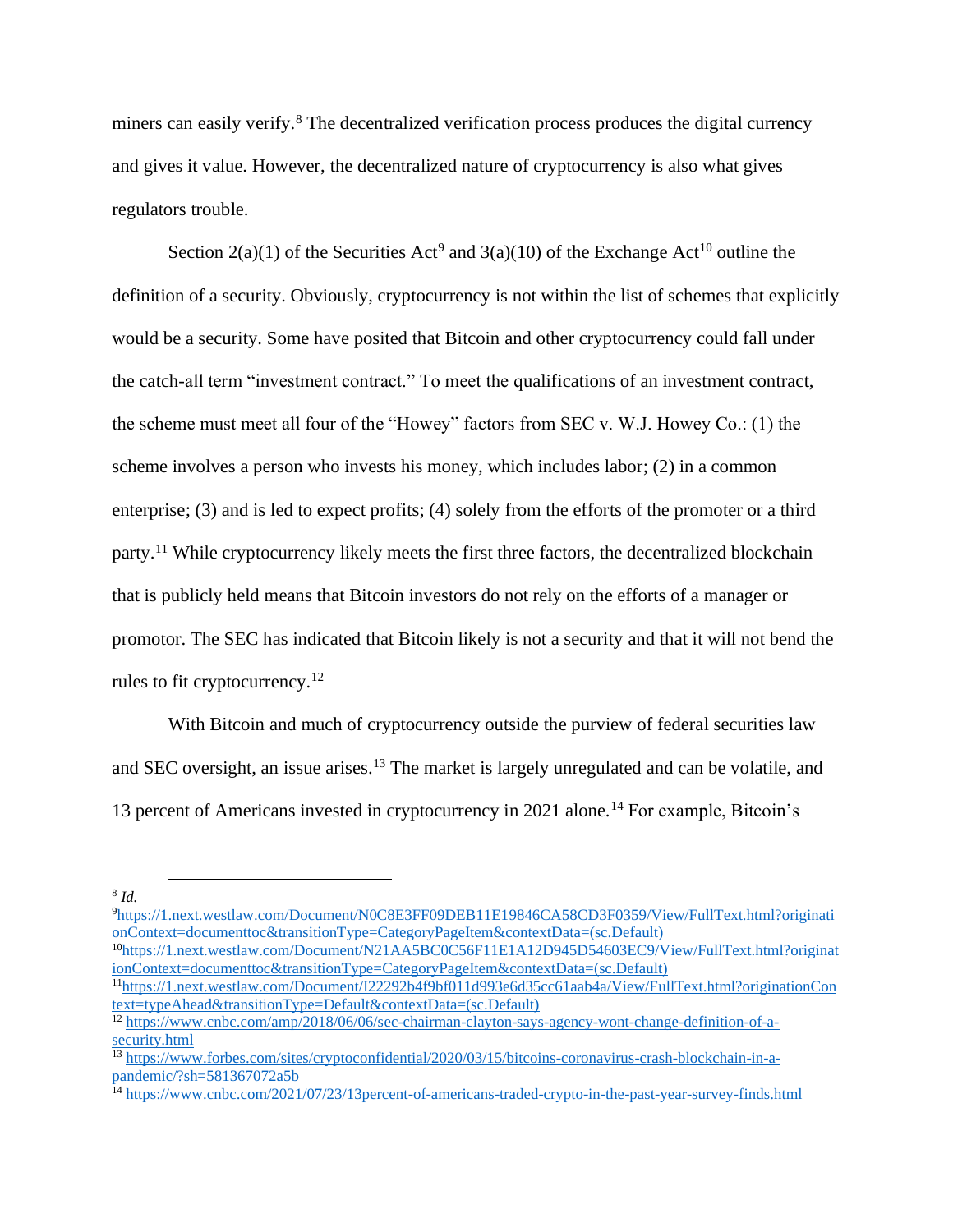price hovered around \$10,000 per coin in February, 2020 and shot up at the peak of the pandemic to an all-time high of \$69,000 per coin in November, 2021. Since that time, the value of Bitcoin, as well as other digital tokens, has fallen to about \$35,000 per coin.<sup>15</sup> Regardless, a Super Bowl advertisement or testimonial from your favorite athlete or actor could only fuel the speculative nature of cryptocurrency's value if more and more potential investors do not understand what they are investing in, and the risks involved.

This market volatility and lack of regulation has sparked some states to try to regulate digital tokens. <sup>16</sup> The Biden administration announced in January, 2022 that it would release new regulations and a government-wide strategy for digital currency oversight.<sup>17</sup> The administration also will consider issuing a government-backed digital currency, and the Federal Reserve is considering this issue.<sup>18</sup> While it is not clear which direction the administration will take, cryptocurrency may soon have new rules to the game.

This post discusses the risk inherent in the cryptocurrency market that is largely unregulated. The publicization of cryptocurrency in the Super Bowl and by various celebrities could pose more issues for investors, and the federal government is exploring strategies to oversee cryptocurrency.

<sup>15</sup> <https://www.bostonherald.com/2022/01/23/white-house-is-set-to-put-itself-at-center-of-us-crypto-policy/>

<sup>16</sup> [https://business-forex.ru/new-hampshire-governor-issues-executive-order-establishing-commission-to-study](https://business-forex.ru/new-hampshire-governor-issues-executive-order-establishing-commission-to-study-crypto/)[crypto/](https://business-forex.ru/new-hampshire-governor-issues-executive-order-establishing-commission-to-study-crypto/)

<sup>&</sup>lt;sup>17</sup> <https://www.bostonherald.com/2022/01/23/white-house-is-set-to-put-itself-at-center-of-us-crypto-policy/> <sup>18</sup> *Id.*